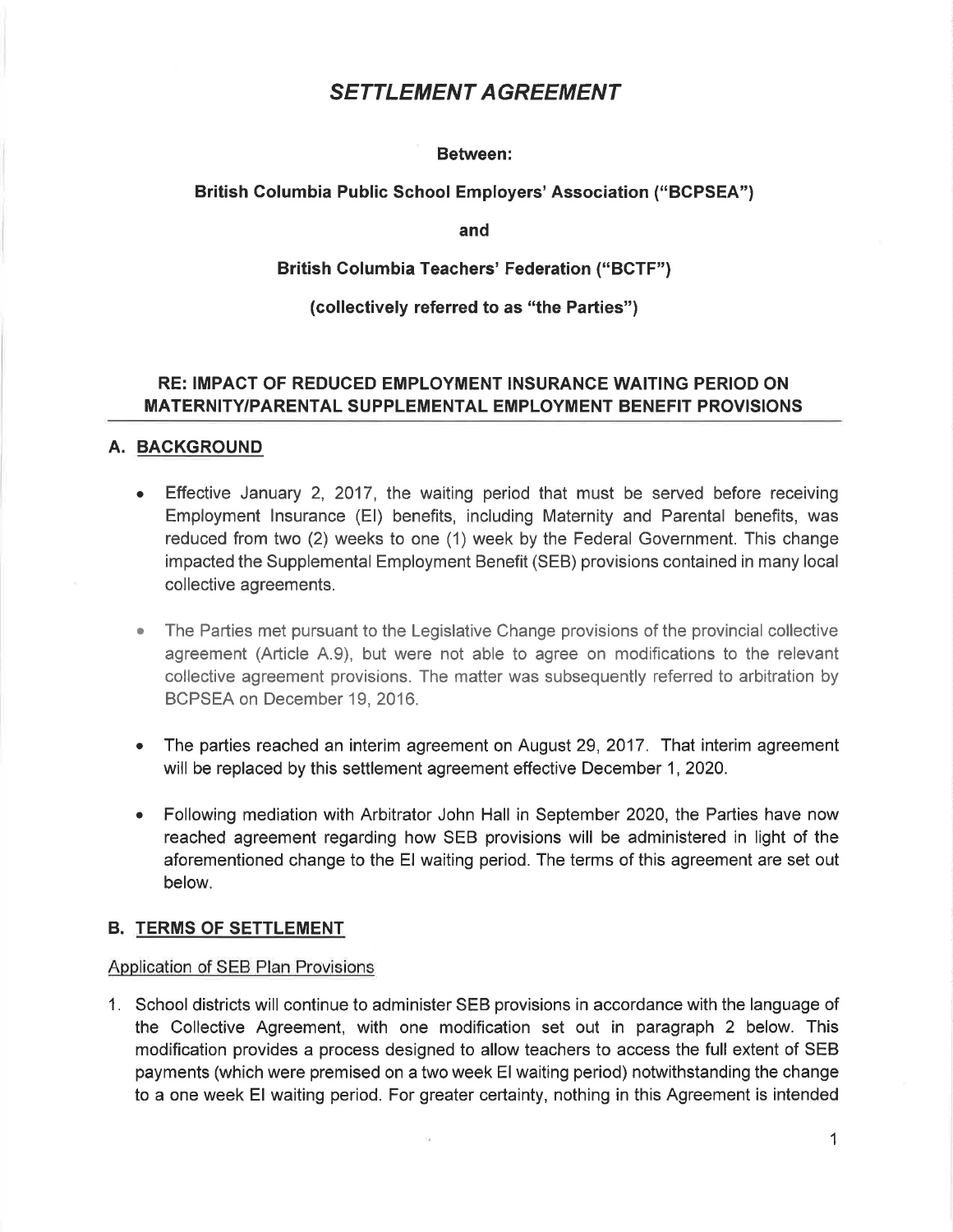to alter the operation of the Collective Agreement SEB provisions including conditions and restrictions relating to eligibility and entitlement.

2. Where an employee serves a waiting period for maternity or parental El benefits and is entitled under the SEB provisions to payments during the "first two weeks of leave", the "two week waiting period" or equivalent language, the school district will:

a) pay the first week of that payment in the first week of the leave, and

b) issue an ROE, subject to direction from Service Canada, after the first week of the leave which reflects the payment in the first week of the leave

in order to facilitate the teacher applying for El benefits in the second week of the leave, serving the El waiting period in the second week of the leave and receiving El benefit payments (and applicable top up payments) in weeks 3 onward of the leave. See examples attached as Appendix "A" to this agreement.

# General Matters

- 3. BCPSEA's referral of this issue to arbitration, dated December 19, 2016, will be held in abeyance. This Agreement will come into force on December 1,2020 and will apply to leaves which commence on or after December 1, 2020.
- 4. lf, due to the SEB provisions in a particular district, the procedure in paragraph 2 results in <sup>a</sup> payment to a teacher to which they are not entitled, the parties agree that the teacher will execute an agreement acknowledging that the overpayment constitutes a debt owing to the district and assigning wages to the district to repay the overpayment. The district will work with the teacher and the local union to determine an appropriate schedule of repayment.
- 5. This Settlement Agreement is without prejudice and precedent to any other issues between the provincial or local parties.
- 6. Arbitrator Hall retains jurisdiction to address any disputes regarding interpretation or implementation of this settlement agreement including, without limitation, jurisdiction to address any differences arising from the implementation of paragraph 4 above. He also has continued jurisdiction to address BCPSEA's December 19,2016 referral to arbitration if the settlement agreement becomes inoperable due to factors outside of the parties' control.

Dated at Vancouver, British Columbia this 29<sup>h</sup> day of September 2020

Hint Johnston, BCTF<sup>1st</sup> Vice President Renzo Del Negro, CEO, BCPSEA

British Columbia Teachers' Federation British Columbia Public School Employers' Association

Renjo Del regra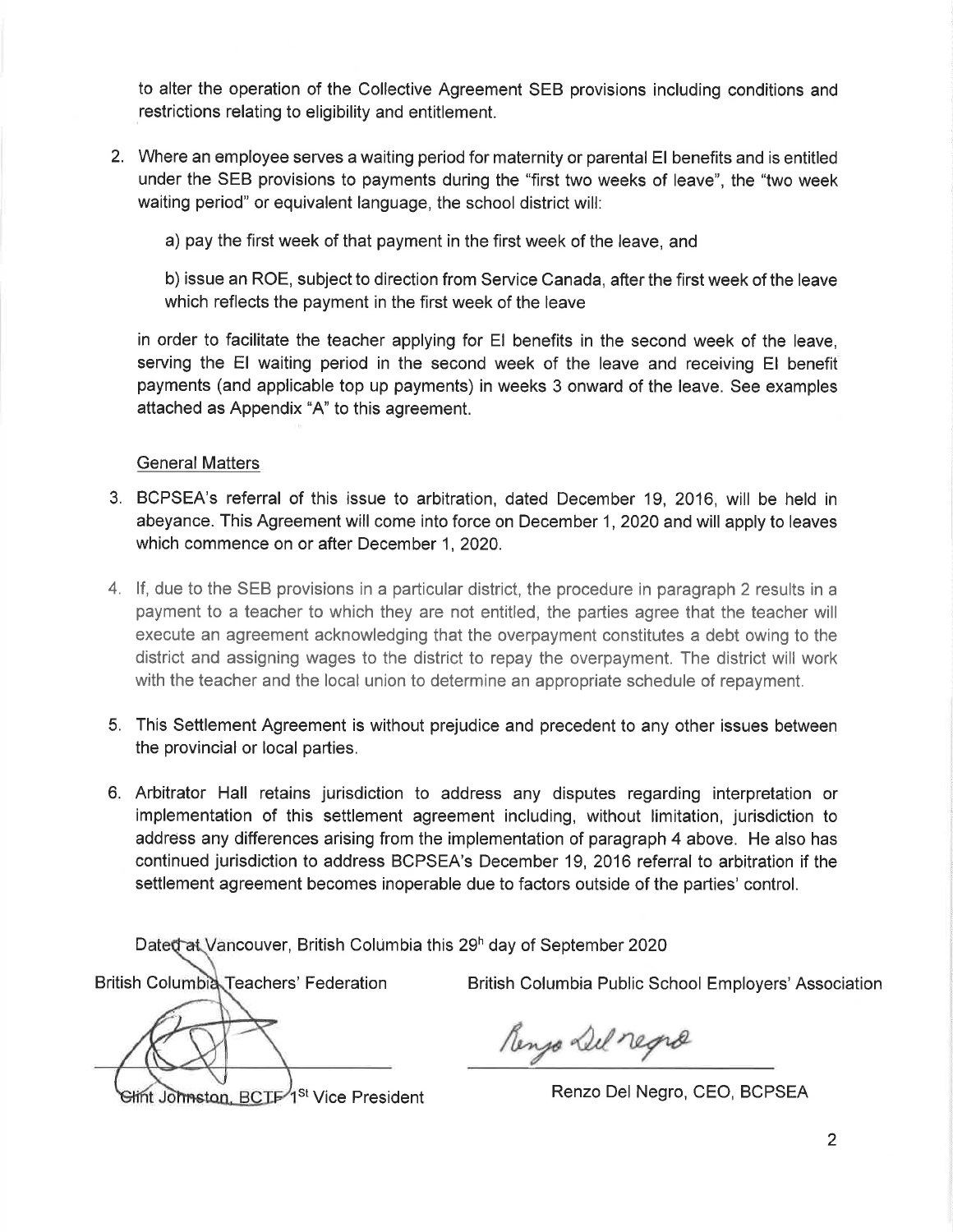Example 1: Maternity Leave with 2 week payment and 15 week top up

The Collective Agreement provides that teachers are entitled to be paid 95% of their current salary for the first two weeks of the leave and, if eligible for El benefits, the difference between El benefits and 75% of their salary for a further 15 weeks.

lf a teacher commences maternity leave on December 1st and is eligible for El benefits, they will receive 95% of their current salary for the first two weeks of the leave. They will receive an ROE after the first week, will apply for El and serve their one week waiting period in the second week of the leave and will receive 15 weeks of EI benefits with top up to 75% in weeks 3 to 17 of the leave.

|                                                   | Week 1                                                       | Week 2                                          | Week 3                                   | Week 4                                   | onwards       |
|---------------------------------------------------|--------------------------------------------------------------|-------------------------------------------------|------------------------------------------|------------------------------------------|---------------|
| <b>Employee</b>                                   | commence<br>maternity leave                                  | leave wk 2                                      | leave wk 3                               | leave wk 4                               | $\rightarrow$ |
|                                                   |                                                              | Complete El<br>application to<br>Service Canada |                                          |                                          |               |
| <b>Employment</b><br><b>Insurance - Maternity</b> |                                                              | serve El one<br>week waiting<br>period          | commence El<br>week 1                    | El week 2                                | $\rightarrow$ |
| <b>Collective Agreement</b><br>Language           | 95% current<br>salary                                        | 95% current<br>salary                           | 75% current<br>salary less El<br>benefit | 75% current<br>salary less El<br>benefit | $\rightarrow$ |
| <b>Payroll Process</b>                            | Code employee<br>as paid leave<br>(or equivalent)<br>week 1. | <b>Issue ROE to</b><br>commence this<br>week    |                                          |                                          |               |
|                                                   | Pay 95%<br>provided in the<br>waiting period                 | Pay 95%<br>provided in the<br>waiting period    | Pay top up to<br>75%                     | Pay top up to<br>75%                     | $\rightarrow$ |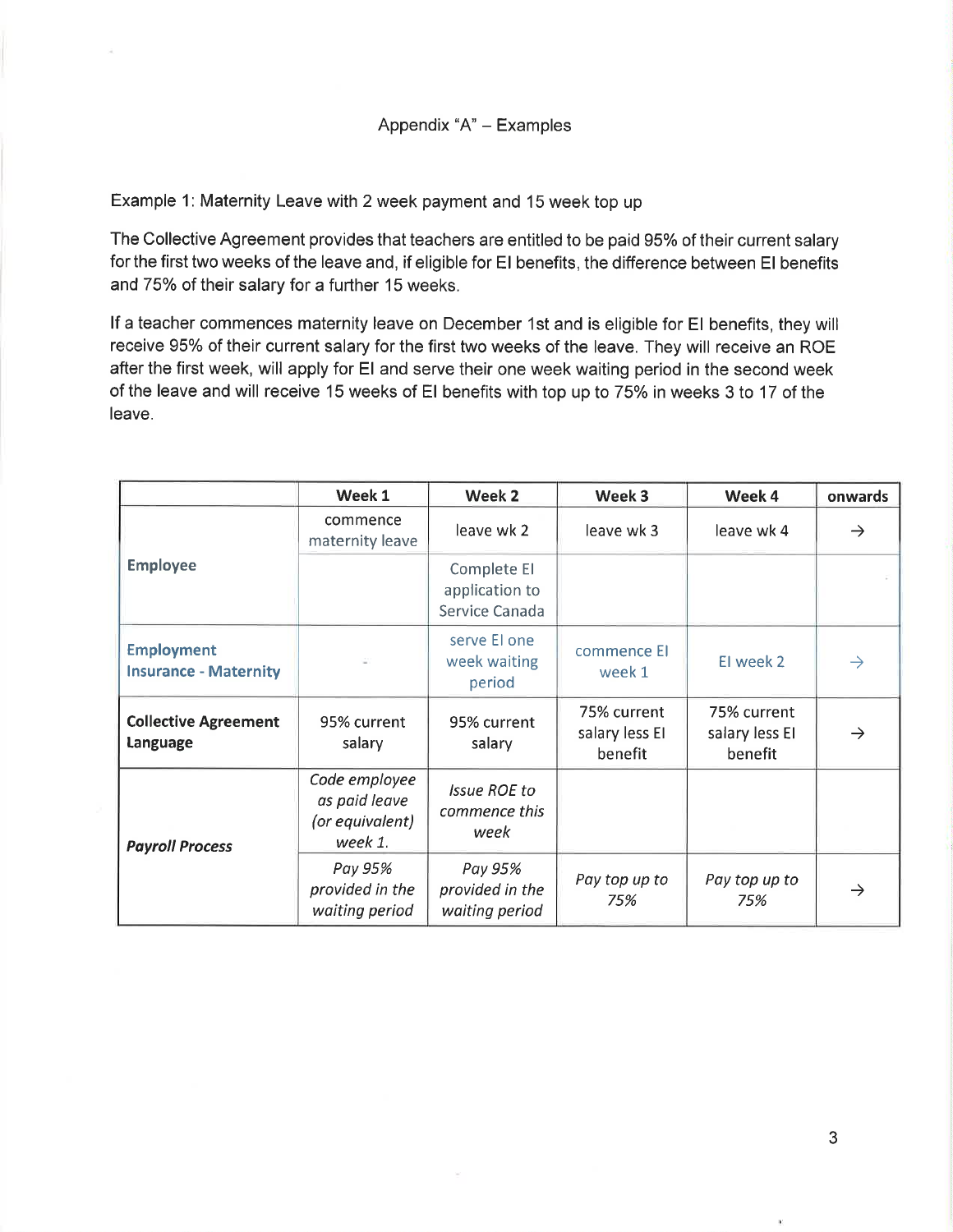Example 2: Maternity leave with 2 week payment and no further top up

The Collective Agreement provides that teachers are entitled to be paid 85% of their current salary for the first two weeks of the maternity leave. There is no top up of El maternity benefits.

If a teacher commences maternity leave on December 1st, they will receive 85% of their current salary for the first two weeks of the leave. They will receive an ROE after the first week which they can use to apply for El benefits.

|                                                   | Week 1                                                       | Week 2                                          | Week 3                | Week 4     | onwards       |
|---------------------------------------------------|--------------------------------------------------------------|-------------------------------------------------|-----------------------|------------|---------------|
| <b>Employee</b>                                   | commence<br>maternity leave                                  | leave wk 2                                      | leave wk 3            | leave wk 4 | $\rightarrow$ |
|                                                   |                                                              | Complete El<br>application to<br>Service Canada |                       |            |               |
| <b>Employment</b><br><b>Insurance - Maternity</b> |                                                              | serve El one<br>week waiting<br>period          | commence EI<br>week 1 | El week 2  | $\rightarrow$ |
| <b>Collective Agreement</b><br>Language           | 85% current<br>salary                                        | 85% current<br>salary                           | ù.                    |            | $\rightarrow$ |
| <b>Payroll Process</b>                            | Code employee<br>as paid leave<br>(or equivalent)<br>week 1. | <b>Issue ROE to</b><br>commence this<br>week    |                       |            |               |
|                                                   | Pay 85%<br>provided in the<br>waiting period                 | Pay 85%<br>provided in the<br>waiting period    |                       |            | $\rightarrow$ |